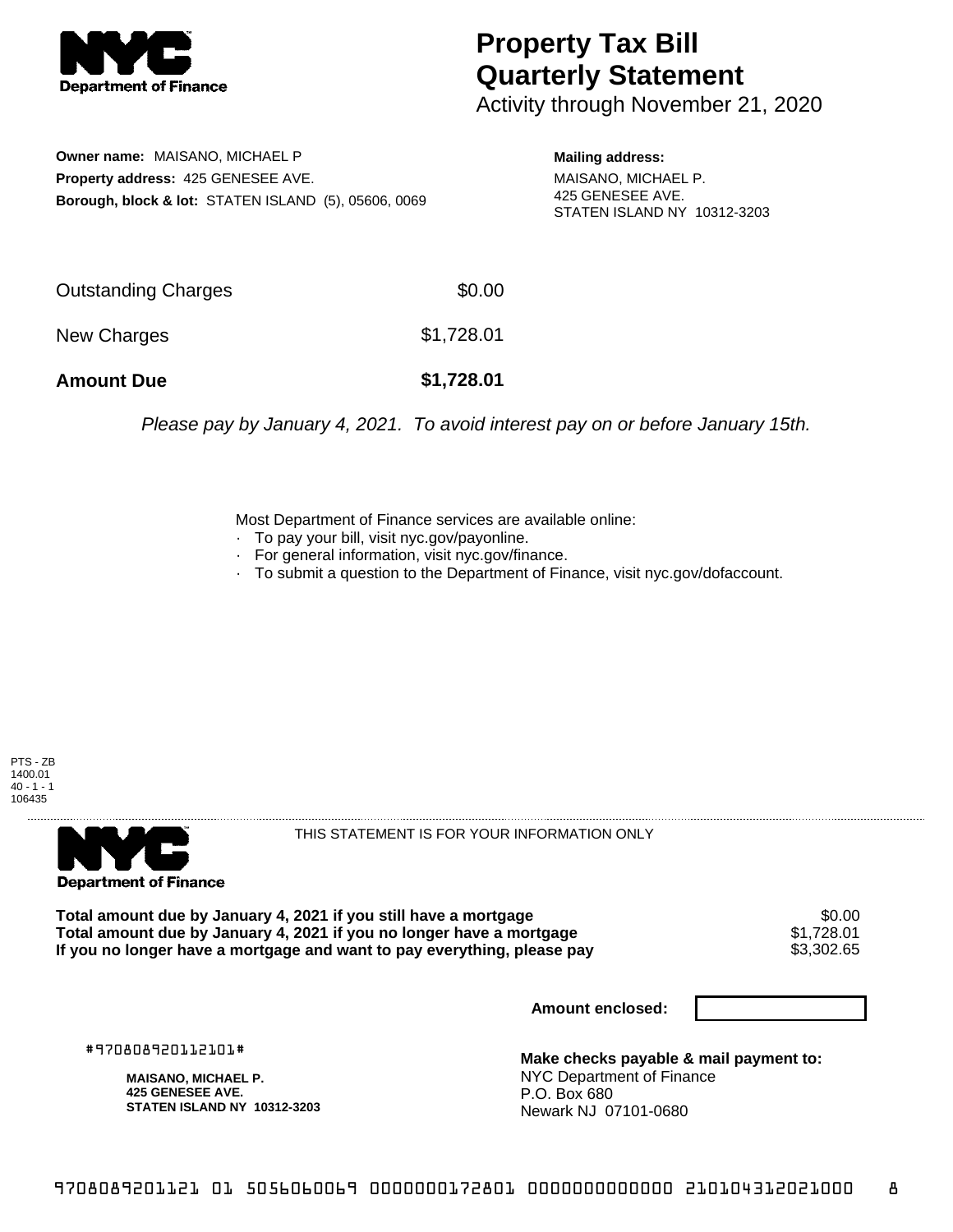

|                                                                            | <b>Activity Date Due Date</b> |                       | <b>Amount</b> |
|----------------------------------------------------------------------------|-------------------------------|-----------------------|---------------|
| Outstanding charges including interest and payments                        |                               |                       | \$0.00        |
| <b>Finance-Property Tax</b>                                                |                               | 01/01/2021            | \$0.00        |
| <b>Star Savings</b>                                                        | 11/06/2020                    |                       | \$74.00       |
| <b>Finance-Property Tax</b>                                                |                               | 01/01/2021            | \$1,524.43    |
| <b>Star Savings</b>                                                        | 11/06/2020                    |                       | \$74.00       |
| Payment                                                                    | 09/23/2020                    | Shawmut Mortgage Corp | $$-1,524.43$  |
| Finance-Property Tax                                                       |                               | 01/01/2021            | \$1,524.43    |
| <b>Adopted Tax Rate</b>                                                    |                               |                       | $$-18.42$     |
| <b>Star Savings</b>                                                        | 11/06/2020                    |                       | \$74.00       |
| <b>Total amount due</b>                                                    |                               |                       | \$1,728.01    |
| <b>Tax Year Charges Remaining</b>                                          | <b>Activity Date Due Date</b> |                       | Amount        |
| <b>Finance-Property Tax</b>                                                |                               | 04/01/2021            | \$1,524.43    |
| <b>Adopted Tax Rate</b>                                                    |                               |                       | $$-18.42$     |
| <b>Star Savings</b>                                                        | 11/06/2020                    |                       | \$74.00       |
| Total tax year charges remaining                                           |                               |                       | \$1,580.01    |
| If you pay everything you owe by January 4, 2021, you would save:          |                               |                       | \$5.37        |
|                                                                            |                               |                       |               |
| How We Calculated Your Property Tax For July 1, 2020 Through June 30, 2021 |                               |                       |               |
|                                                                            |                               | Overall               |               |
| Tax class 1 - Small Home, Less Than 4 Families                             |                               | <b>Tax Rate</b>       |               |
| Original tax rate billed                                                   |                               | 21.1670%              |               |
| New Tax rate                                                               |                               | 21.0450%              |               |
| <b>Estimated Market Value \$538,000</b>                                    |                               |                       |               |
|                                                                            |                               |                       |               |
|                                                                            |                               |                       | <b>Taxes</b>  |
| <b>Billable Assessed Value</b>                                             |                               | \$30,206              |               |
| <b>Taxable Value</b>                                                       |                               | \$30,206 x 21.0450%   |               |
| <b>Tax Before Abatements and STAR</b>                                      |                               | \$6,356.88            | \$6,356.88    |
| Annual property tax                                                        |                               |                       | \$6,356.88    |
| Original property tax billed in June 2020                                  |                               |                       | \$6,097.72    |

## **Home banking payment instructions:**

- 1. **Log** into your bank or online bill pay website.
- 2. **Add** the new payee: NYC DOF Property Tax. Enter your account number, which is your boro, block and lot, as it appears here: 5-05606-0069 . You may also need to enter the address for the Department of Finance. The address is P.O. Box 680, Newark NJ 07101-0680.
- 3. **Schedule** your online payment using your checking or savings account.

## **Did Your Mailing Address Change?**

If so, please visit us at **nyc.gov/changemailingaddress** or call **311.**

When you provide a check as payment, you authorize us either to use information from your check to make a one-time electronic fund transfer from your account or to process the payment as a check transaction.